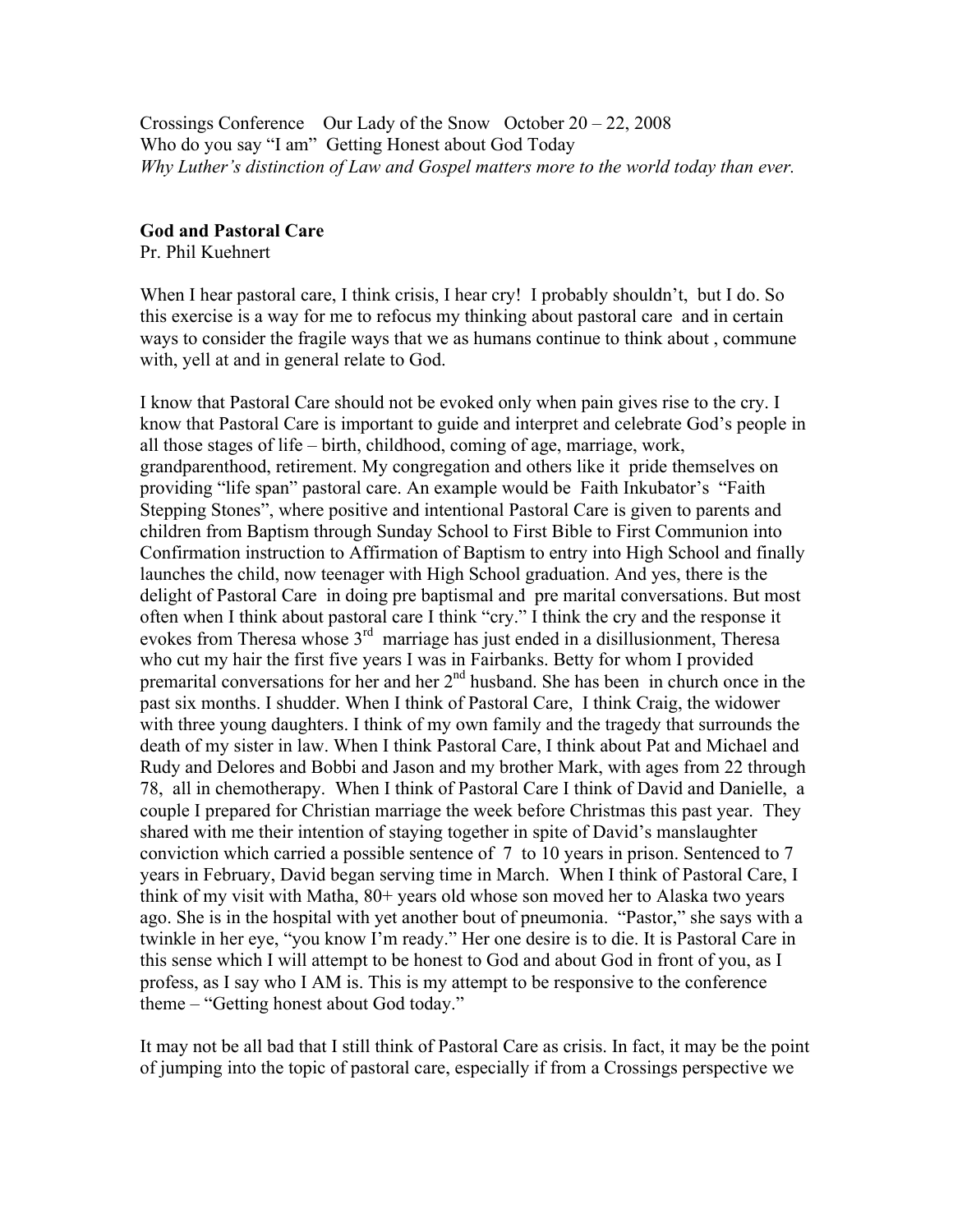see crisis as the *Krisis* of the divine Critic who finally calls us/drives us to the cross in desperate repentance.

I should also think crisis when I hear the words Clinical Pastoral Education and Pastoral Counseling. Certainly the cottage industry, birthed in the 30's and 40's, that burgeoned in the 70's and 80's into full scale academic, institutional and clinical disciplines is in crisis. By sanctioning and supporting CPE and Pastoral Counseling as ministries in a clinical setting, the church (mostly main line denominations) provided a place for academics and clinicians to integrate the learnings from the human sciences into what had been the "cure of souls." For a variety of reasons, these disciplines in many instances lost their theological underpinnings and became secular mental health services with a light veneer of religiosity. Already in the late 80's Rodney Hunter, one of the then young luminaries of the movement was criticizing the movement as a whole, saying that God had been relegated to a bumper sticker that was slapped on the back of the bus as it was leaving the station. Although there has been much hand wringing about CPE and Pastoral Counseling's lack of a theological base, not much has been done to address that issue.

My own experience in this world began in 1975 with four quarters of CPE at the Georgia Mental Health Institute and continued with 10+ years of academics and clinical supervision in working through a Doctorate in Pastoral Counseling and certification as a Fellow in the American Association of Pastoral Counseling. As a Lutheran Pastor who preached and administered the sacraments on a weekly basis in a parish setting, the two settings for ministry, the clinical and the parish, were often complementary with one enriching the other. But at other times it was much like living in two different worlds. I have more or less successfully integrated these two worlds, but the theological tension between the two remains.

In the world of pastoral counseling, especially in regional and national meetings of AAPC, I tried out my professing voice as someone who "still believed". I found few encouragers, mostly I was heard with patronizing tolerance. Then I lost my voice and dropped out of regional and national meetings. I am certainly not comfortable admitting this. So the present paper is an effort to once again find my voice, hopefully in a more encouraging environment. I want to be honest about my understanding of God in Christ, an understanding that has always informed by those buzz words "Law and Gospel" and more recently by Bob Bertram's "one gospel and sacraments."

What I hope to do is share with you my own journey of the past 64 years, more specifically the last 33 years in the area Pastoral Care and Counseling. In the process, I want to profess for myself and for those under my care as a Pastor and as a Pastoral Counselor who the great "I AM" is. While I hope this presentation does not degenerate into a maudlin confessional, you will see that I have lived my little world in an almost perpetual state of crisis, for most of which I stand under divine critique. I hope that I can be honest about God today – with you!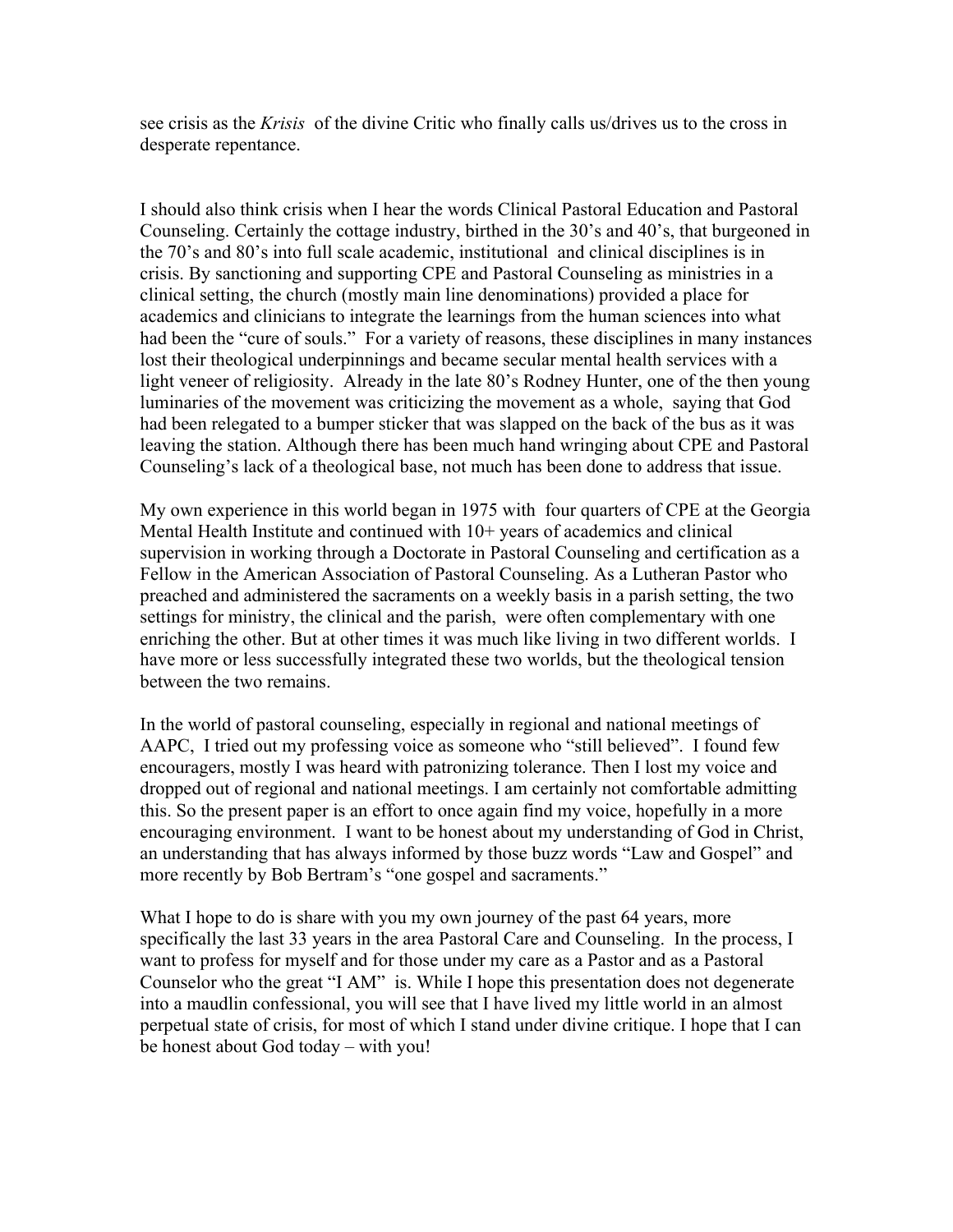It was in February that Bob Sugden irrupted in our Fairbanks Text Study. For almost 25 years now, a group of deacons, pastors and priests have met on Wednesday mornings at 9:00 AM to study the texts for the rising Sunday. It is an eclectic group – but for the most part leaning toward the left side of the American religious community. I say religious, because in my more grumpy moods I claim to be one of the few in the group that still believes in Jesus! Occasionally over the years, clergy from the more conservative side come, take a look, speak, then go silent and finally slip away. The exception has been Bob Sugden, a retired military guy in his late 40's, who is the preacher at Two Rivers Church of the Nazarene. Two Rivers is one of several old hippie communities that surround Fairbanks, it inhabitants being the quintessential APP (Alaskan Personality Profile): "leave me alone and I will do it my way, but by the way I want a triple share of my government entitlements". Bob has been in the community for four years and has done wonders to tend, mend and grow the wounded and fragmented community that Two Rivers Church of The Nazareen was. Bob also attends the fundamentalist clergy prayer warrior group that meets at 10:30 on Wednesday morning. A year ago he shared with us that God had laid on his heart to be the bridge between these two disparate expressions of the Body of Christ in Fairbanks.

The irruption on that cold and bleary February morning caught my attention. Bob said, his cherry cheeks blazing with his squeaky Santa Claus voice strained in urgency, "Have you heard about The Shack?" Nobody had. He proceeded with a five minute synopsis of a book that left me spell bound. His normal hesitant speech was now a flow of eloquence and symmetry describing a riveting story line with mind boggling theological implications. That evening I went to Barnes and Noble and was surprised to find a large supply of the book. That week I read it, finding it dealt with a topic that I have spent the last 25 years exploring, both as a pastor and as a pastoral counselor – the topic of theodicy. My intuitive instinct was that it would become a break out best seller like other religious books that have had had huge cross over acceptance. Here I was thinking about Scott Peck's The Road Less Traveled, Rabbi Kushner's Why Bad Things Happen to Good People, The Left Behind Series, Wilkerson's The Prayer of Jabez, and most recently, Rick Warren's, The Purpose Driven Life.

I did not read it critically from a theological standpoint – I read it as the younger brother to Paula Hope, my sister who was still born in 1942. I was the child born to my parents 2  $\frac{1}{2}$  years later, alive! I read it as the brother in law to Jeani, my wife's sister, who almost five years ago was beaten to death by her husband, my brother in law Jim, beaten to death with a baseball bat. I read it as the pastor of Craig, husband to Stacey and father of four daughters including toddler Hayden. Craig comes to church with his three surviving daughters. Weeping through most the service, he admit he struggles in his believing in God. Just over two years ago he was piloting a high powered jet boat on a family outing up the winding Cheena river less than a mile from where I live. Distracted for a moment the boat ran up on the steep bank and overturned trapping his wife and his 2 year old daughter Haydon. A fireman by profession and EMT by training, he was helpless to rescue his wife and daughter. They drowned.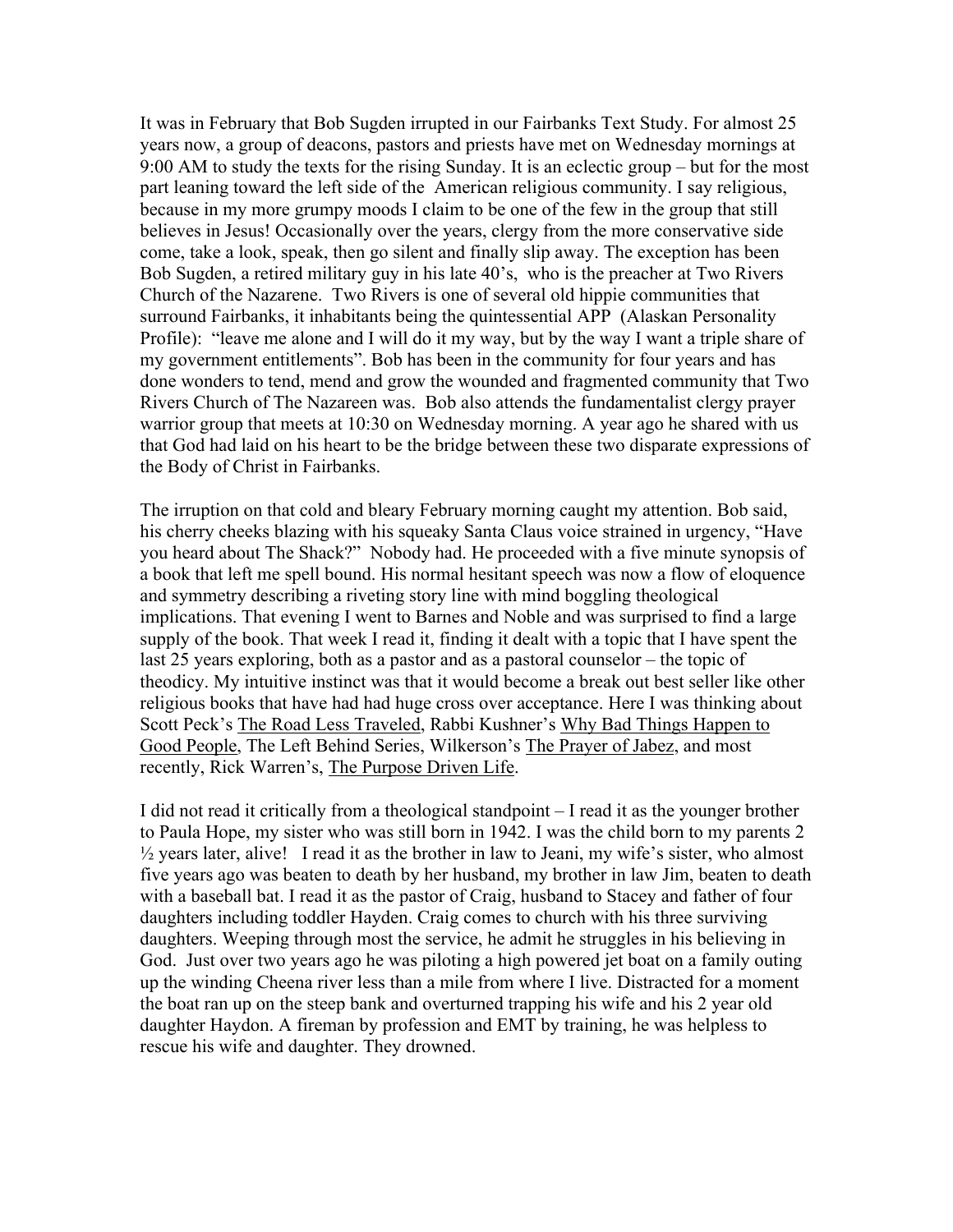When I read The Shack, I read as the pastor who less than two years before had preached a funeral sermon to a standing room only crowd of 500 + based on Hailey, the oldest sister's confirmation verse.

*Trust in the Lord with all your heart and lean not on your own understanding; in all your ways acknowledge him, and he will make your paths straight Proverbs 3:5-6*

### The Title of the Sermon: **Broken Paths.**

**The unthinkable has happened. And because of the world we live in, the unthinkable will continue to happen. That is why we have fire departments and EMTs. Even the best trained and the most careful are not immune to the unthinkable, and the unthinkable has happened. And our paths are broken. And yet our broken paths have led us to this place at this time to hear God's word. The unthinkable has happened; an innocent person died on a cross in a travesty of justice. The unthinkable has happened, God abandoned his son on the cross. The unthinkable has happened, Haydon, precious Haydon, and her dear, intense, committed hard working mother, Stacey, drowned in a terrible accident.** 

**You will not hear that things are going to be OK. They will not be OK for a long time.**

**You will not hear that this is just one of those things. If we believe God is in charge, the death of these two precious people cannot be just one of those things.**

**You will not hear that this will make all of you better people. This may break you, ruin your lives.** 

**You will not hear that you were chosen for this because God wanted to use you and your faith as an example for others. That is almost blasphemous. We don't know… You will not hear God wanted them in heaven more than we wanted them on earth. You, nor I nor any person knows the mind of God or what he wants.** 

**But this is what you will hear: You will hear Hailey's Confirmation Verse, and you will may even memorize it. You will hear that God does not abandon his children. You will hear that we grieve, oh do we grieve, but we grieve in hope. And You will hear that you have choices to make, because broken paths mean you have choices.**

My pastoral care with Craig and his family continues. Hailey is now a high school senior and works 20+ hours a week in our congregations child development center. The next oldest daughter is in my confirmation class. The "cry" of this father/husband and sisters and daughters ring in my ear every week. So when I read The Shack, I heard their cry echoes in the cry of Mack. As the husband to my wife Judy, the sister of Jeani, I read The Shack with my own family's cry. . Many things in the story touched me deeply. But it was the struggle of Mack who holds God accountable for the brutal rape and murder of his three year old daughter that riveted me to the pages.

For those of you not familiar with the book or the firestorm of criticism that it has stirred, you need to know a couple of facts. I was shocked early in July when I saw that The Shack was no. 1 on the NY Times Trade Paperback Best Seller List. By the end of July it had sold 1.2 million Copies. In the religious fiction market, if a title sells more than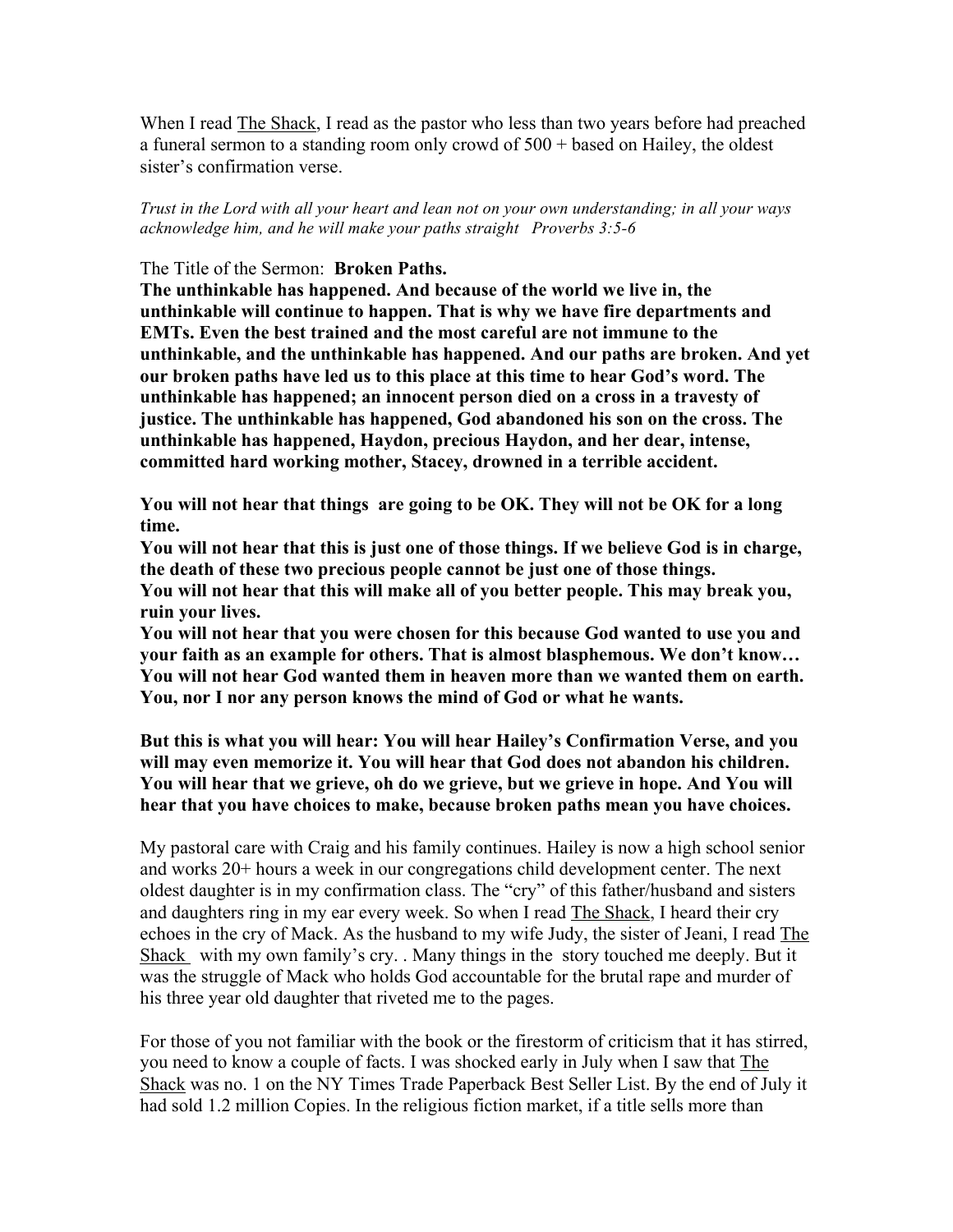10,000 it is considered a best seller. By the end of September, more than 2 million had been sold. When I checked its current listing the last week of Sept on the Amazon.Com selling list, it was No. 4. However this was telling. The No. one book had 70 some reviews, the No. 2 had 9 reviews, the No 3 had some 20 odd reviews, The Shack at No 4 had over 1500 reviews submitted. When I checked this past Saturday evening, it was No. 1 with 1606 reviews submitted.

I am not here to discuss the theological merits of the book, I present the book as an example of what I think is happening with God and Pastoral Care.

If I had to redo the title of this presentation, I would make one change, I would change the capital G to a small g on the word God. god and the gods have always been used in pastoral care, again small p and small c. Generic pastoral care happens all the time and the generic god or gods are called into existence. People are starved for pastoral care, and people will find pastoral care. But Pastoral Care, capital P, capital C is honest about God. Let me offer two definitions.

**First: pastoral care provides an audience and a vocabulary for the Cry that arises from the vicissitudes of life.**

# **Second: Pastoral Care provides the community of Christ with its vocabulary of Law and Gospel (one gospel and sacraments) for the Cry that arises from the vicissitudes of life.**

That means there will be pastoral care and Pastoral Care. There are cries and there are Cries. While I respect and stand in awe at the power of words and relationships to provide a vocabulary and an audience for the cry, as a Lutheran pastor, I am not proud to say how little I have traveled down the road of integrating my clinical and academic experience into my Lutheran theology, especially the Law Gospel part of it. My wake up call to where I was headed in losing touch with my Lutheran heritage came at a Pastors Conference at Solid Rock Bible Camp in Soldotna, AK in the late 90's. At that time I was up on step in balancing Pastoral Counseling and Parish Pastor responsibilities. Our Samaritan Counseling Center in Fairbanks had a new competent and hungry director, an LCMS pastor, Dr. Fred Schramm. I was doing one day a week of pastoral counseling at the center with the blessing of my congregation, living out a "pre-acceptance agreement to the call" to continue my identity as a Pastoral Counselor. Ed Schroeder was our featured speaker, and because of our prior relationship, he felt that he had a right to put me and my pastoral counseling on the spot . I was more than pleased to oblige. The details of the encounter have long since faded, but the sting of humiliation of that encounter is still felt today. As only Ed can do, he pushed me into a pastoral counseling case that I felt very good about. I came out feeling that I was offering nothing in that case, to that couple, except psychological insight and support. My identity as a Lutheran Pastoral Care provider was missing. What was worse, was that I was lost, I had no vocabulary to describe what I was doing. I'm sure that my "deer in the headlights" response was noticeable to Ed, because he in his uniquely caring way suggested that I had some more thinking to do about my work, and moved on.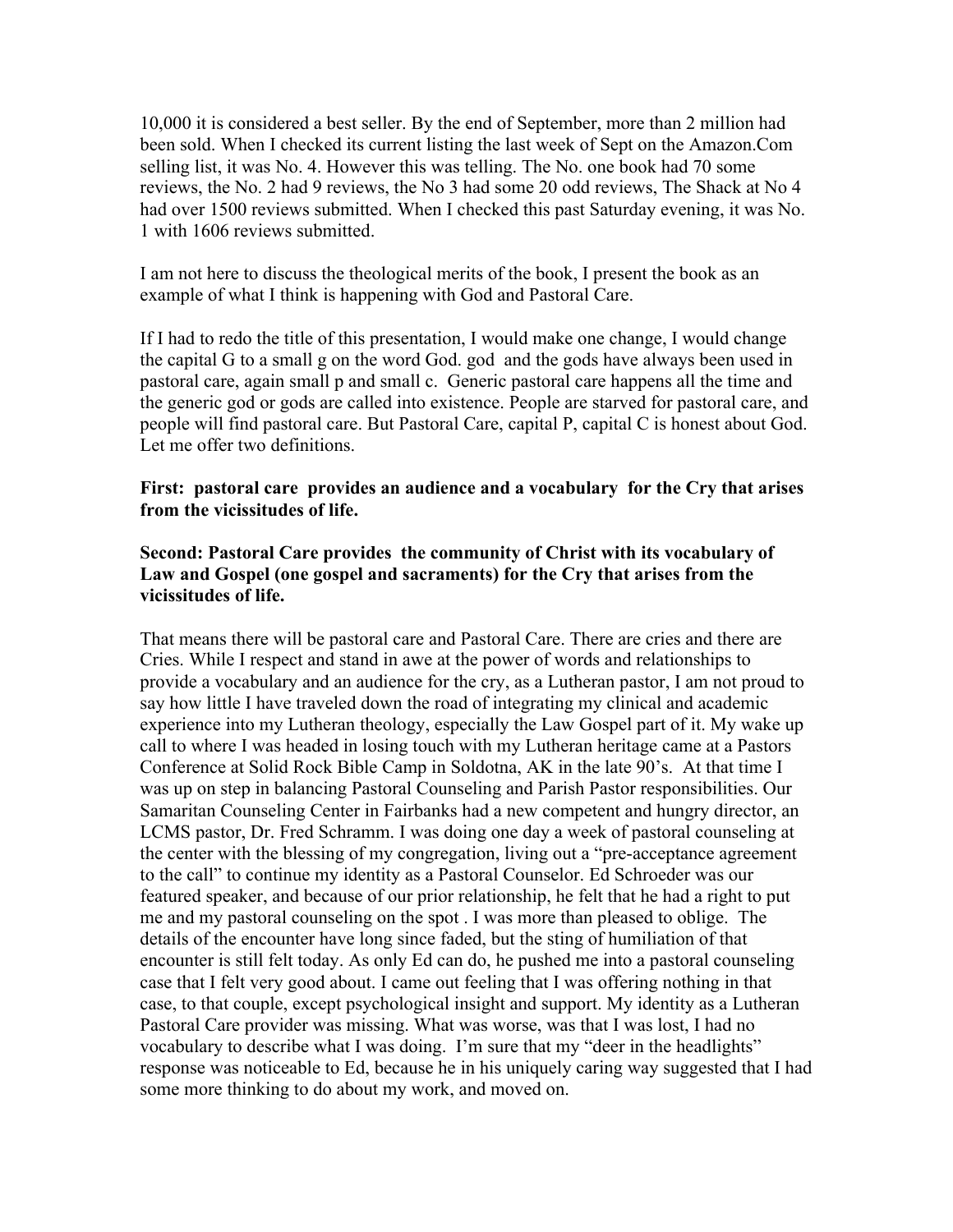In retrospect, the encounter with Ed highlights the hard work of pastoral care even before it becomes Pastoral Care. 10 years before I had completed my doctoral project, In Defense of the Indfensible: Theodicy in Pastoral Counseling, in which I had developed my definition of pastoral care and counseling. The "cry" and the "response" was central in the case material that I presented. And in that work, I did present a reasonable Law – Gospel theological orientation that honored the theology of the cross, using Jurgen Moltmann's theology as my taking off point. But the intense focus of a doctoral project soon becomes fuzzy and then dim, and in my case, very dim.

So when I read The Shack, I suddenly found myself in familiar territory. The book is a great example of living out the hard work of theodicy. It's popularity reflects the hunger of many to hold God accountable. The book presents God as being physically present. God, in three persons, speaks to the "cry" and provides a response. "This is good stuff" I found myself thinking again and again.

Pastoral Care is hard work, because it takes God seriously. pastoral care does not take God seriously and removes the prophetic liability that goes with being Honest with God today. The time between my dissertation and that encounter with Ed, I had gotten sloppy with my Pastoral Counseling and it devolved into what Ed discovered – pastoral counseling. The same was true, I am certain, for my Pastoral Care which had devolved into pastoral care. And not only is Pastor Care hard work, because it of necessity carries with it the responsibility to provide God's judgment, it provide a ready amount of risk. The risk is meeting the "old adam" that denies his need of repentance. That denial becomes reactive and is often is experienced as intimidating.

Let me give you a recent example of the risk that goes with Pastoral Care that is Honest to God Today. A week ago this past Saturday in Thursday Theology 539a, titled "Colleagues, I couldn't Resist", Ed brought his crossing critique to bear on President Bush's address to the nation on Thursday of that week in which Bush said about the financial crisis " `` We can solve this crisis and we will, ' The piece was a typical Ed Schroeder rant, similar to the one he wrote following the Va. Tech shooting last Spring, and more recently, on Rev. Wright, Barak Obama's pastor. His critique of President Bush seemed so dead on.

The next day, in Sunday Morning Bible Class, a class on the early church fathers perspective on Baptism, ably led by Billy Raulston, a lay historian with a particular interest in the early church, I made what I thought was a relevant and innocent remark in response to the growing controversy between the African Church and the Italian Church as Augustine and Pelgian's followers went at it. I said that I had trouble with President Bush's statement that he/we could and he/we would solve this crisis. You would have thought I questioned the Virgin Birth. Flaming eyes appeared and three in the class gave emotional responses. Two of them defended President Bush's confidence, saying that to do anything but that would simply fuel the panic and create more instability. One man, who I deeply respect, said that if he had a car that needed to be fixed he wouldn't bring it to church but to the best mechanic who knew how to fix it. As you might expect, I spent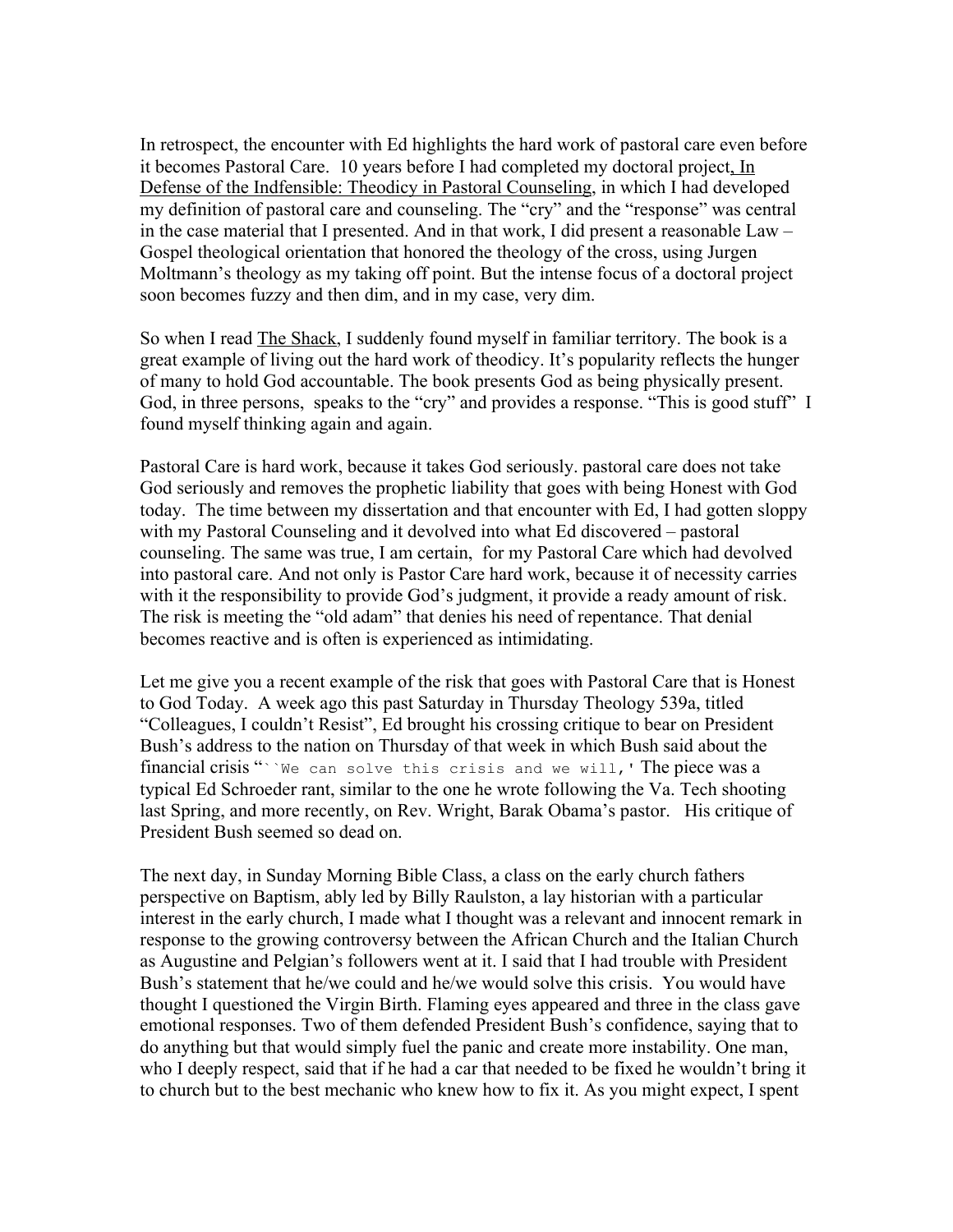the rest of the Bible Class and not a small part of the sermon time in the next hour – my associate was preaching and it was the third time I was hearing his sermon – obsessing about what I had said and why it created such a reaction. All that and wondering why I felt compelled to say anything at all, because, really, I don't want to upset anybody. COME ON, PHILIP, GROW UP! Why am I so afraid to take the risk?

Pastoral Care, in which God is taken seriously and honestly is difficult because it puts the care provider in most cases in the position of theodicist, not just apologist. Being a theodicist is a high risk business. C. S. Lewis does this again and again. He is not afraid to bring God into the "dock" and listen. His famous quote, "God whispers to us in our pleasure, speaks to us in our conscience and shouts to us in our pain. Pain is God's megaphone to arouse a sleeping world,' illustrates this. This same theme is the premise of Paul Brand and Philip Yancey's classic, The Gift of Pain. Is God active in his "critic" role in the events of the world and the vicissitudes of personal life? To suggest that God is, or even might be, exposes the dishonesty of the heart that has become sick with idolatry. To defend God's action in the world as C. S. Lewis does so personally in A Grief Observed, is the result of trusting the promises.

Pastoral Care begins with a very personal view of God reflected in Genesis 2 – 12 and profoundly explicated in Exodus three. Being honest about God means that the great "I Am" who dramatically reveals his sacred name in Exodus 3, is that God who sees and hears Adam and Eve in the Garden, who confronts Cain, asks Noah to build his Ark with architectural plans, creates the confusion of languages in response to the chronic idolatrous pride of the human race and binds himself to Abraham in an irrevocable covenant. This God sees and hears the suffering of his people and responds with his personally chosen Pastor Care provider for the children of Israel - Moses. We know that Moses, Like any Pastoral Care provider wants to do in sane moments when confronted with intractable evil, Moses wanted to run the other way. But God was patient – and if you count – God puts up with and tolerates quite patiently four excuses until God loses his temper and says – go and I will send with you Aaron.

In other words, Moses did not want to hear the cry, because if he did not hear the cry, he would not be moved to provide a response. People cry because they hope that someone is listening, that someone will provide a vocabulary and ultimately some meaning to their life.

Reality shows, talk shows and call in shows legitimate the cry. And most of the shows provide a response and an audience/community. Think for a moment of Rush Limbaugh and his community of Dittoheads, or of Dr Laura and her groupies, Oprah, her show and her magazine, and Dr. Phil. All of these personalities (spell with a capital P) are pastoral care providers. Listen to Dr Phil or Dr. Laura or Russ and in a week you will "get" their gospel, which in fact is no Gospel at all.

And while these radio and television shows are relatively recent, there have always been books. Up until the last century, many of the books have been religious in nature. Many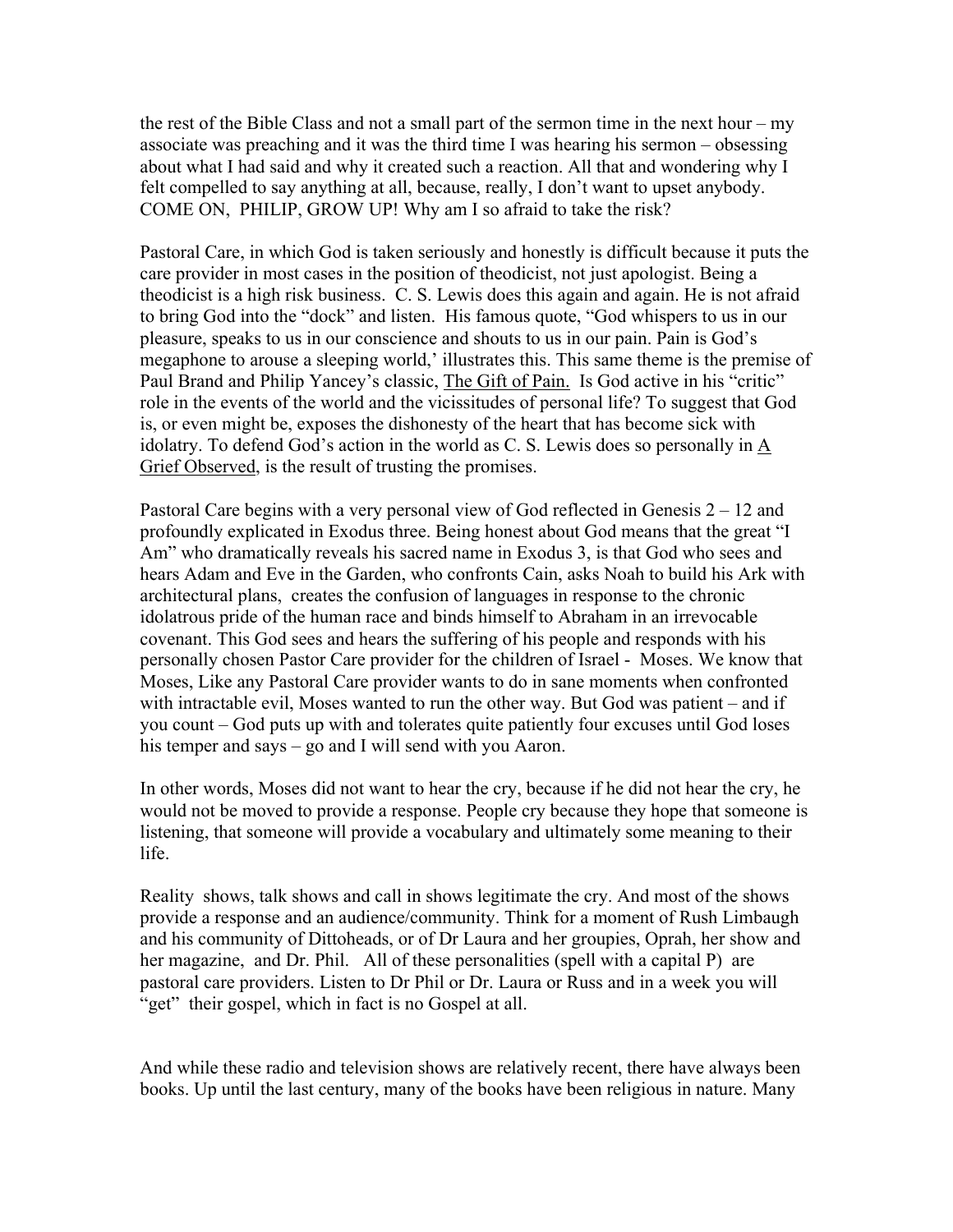of these books have been the old form of "self help." Books and literature for centuries provide stories and expressions of the cry and responses that "ring human true." There is a reason that Eugene Peterson compared The Shack to Bunyan's Pilgrim's Progress. They lie in that form of "self help" pastoral care, an OTC (over the counter), alternative pastoral care literature that meets the need for the "cry" to be heard.

The Road Less Traveled, Why Bad Things Happen to Good People, The Prayer of Jabez, the Left Behind Series and The Purpose Driven Life are examples of people seeking and finding self help pastoral care. The books are the theological equivalent of OTC (over the Counter) drugs and alternative medicines. The Shack is just the latest of these, and in each there is an explicit presentation of God, the exception being The Road Less Traveled. And The Shack is unique in the way that it presents the Trinitarian community, a la Moltmann, (but of course without attribution) as the audience and the source of the vocabulary that responds to the cry of Mac, the father of three year old Missy who was kidnapped from a remote campsite in the Cascade Mountains and brutally murdered by a serial rapist.

Most interesting are 12 step programs and recent efforts to replace the "higher power" of AA with Jesus. 12 step programs generically are certainly pastoral care. The question remains, does replacing the "higher power" with Jesus make them Pastoral Care. It may, and it may not. It has to do whether or not the one gospel is professed as the power of God. My congregation in Fairbanks was the first to bring Celebrate Recovery to Alaska. Overcomes Anonymous is a fundamental version of AA. I have some exciting theological work to do with Celebrate Recovery.

But people seek pastoral care and find pastor care outside of religious circles. Women, if socially adept, will use their friends and television personalities for pastoral care. Dr Phil, Dr Laura and Oprah are three of the better known alternative pastoral care specialists in the media. Joyce Meyers is probably the best known that comes with an expressly religious orientation.

Men, if socially inept, turn to porn. If it is true that 50% of men in the United States use internet pornography on a regular basis, the allure, thrill and fantasy of the masturbatory encounter provides an audience and a vocabulary for the cry that emanates from the frustrated sexual and relational needs of many men. It is pastoral care.

Married couples also have their alternative form of pastoral care. If it is true that 40% of intact marriages in the United States have survived either disclosed or undisclosed affairs, it means that both men and women seek pastoral care – an audience, a shared vocabulary for the cry that comes from the myriad of frustrations that go along with marriage – in the initial euphoria and lust that drives extra marital affairs.

But the "one gospel and sacrament" have so much to offer. They, the one gospel and the sacraments become the heart of Pastoral Care because finally there is the good news that transcends the unthinkable horrific. Finally there is someone who has the courage to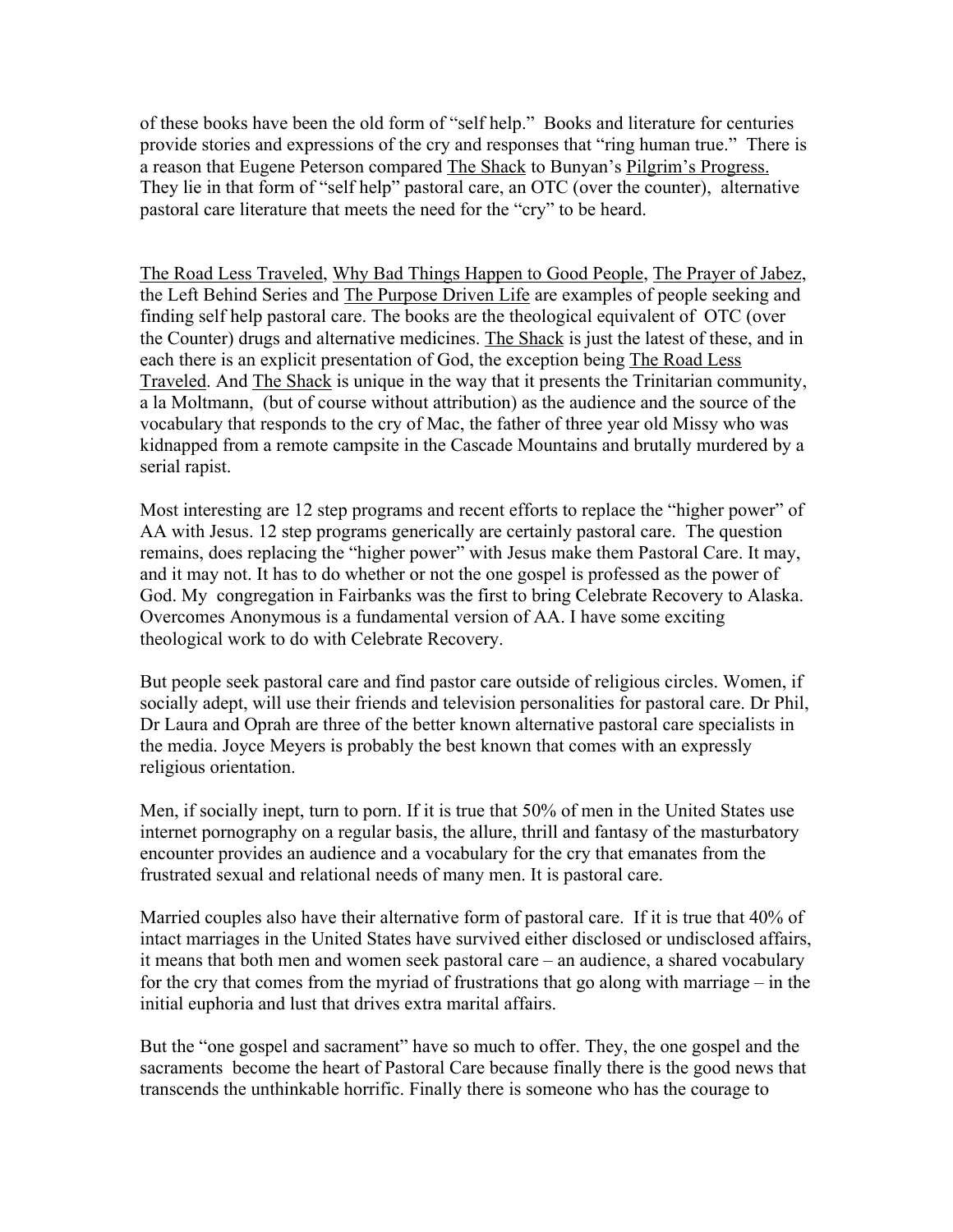speak those things that are "human true" because there is the One who absorbs the horrific with His cry. The "final diagnosis" (Eternal Problem) morphs into the "initial prognosis (Eternal Solution). In the community of those who carry His m ark upon their brows, a common vocabulary is formed that finds both its etiology and its syntax from the one who speaks the Word that cleaves the darkness. That "someone" is one who sees the anger and hears the cry. What is often overlooked is something that is so obvious. The community that gathers around the one gospel and the sacraments in its very being transforms the life of the community into pastoral care prophylaxis.

## **Pastoral Care as Prophylaxis**

Charles Simic (recently poet laureate for the United States) in his review (NYRB, Oct 9, 2008) of Philip Roth's latest book Indignation begins with this Chekov quote.

**There ought to be behind the door of every happy, contented man some one standing with a hammer continually reminding him with a tap that there are unhappy people; that however happy he may be, life will show him her laws sooner or later, trouble will come for him - disease, poverty, losses, and no one will see or hear, just as now he neither sees nor hears others.** Anton Chekhov "Gooseberries" in *The Wife and Other Stories.* 

Still in his introduction, Simic again quotes Checkov, this time, reflecting on the present United States policy of baning images of dead soldiers' homecoming and burials. Simic: "What he (Checkov) has to say on that subject was true of Russia of his day and is true of America today:

**"The happy man only feels at ease because the unhappy bear their burdens in silence, and without that silence happiness would be impossible."**

Medically, we have come to expect it; dental surgery, or surgery of any kind - get off your blood thinner. For certain patients, a regime of antibiotics before surgery, for other the donating of your own blood should it be needed. An important part of dental care is your semi annual Prophylaxis. And of course immunizations are so interesting – giving you a small bit of the disease so you can produce the anti bodies that will keep you from getting the real thing.

From a Pastoral Care standpoint – Prophylaxis comes with being part of a worshipping community. The worshipping community is God's guarantee that the cry will be heard. Anyone who has been in a worshipping community knows that the faithful are not "immune" to cancer, children with special needs, tragic deaths, suicides, and all those other vicissitudes of life that give birth to the "cry." These events that are lived through closely (I taught Sunday School with him last week) or at a distance (they went to the early service) are a solemn reminder that the cry goes up from the community. The faithful watch and listen. They watch whether or not the afflicted stays in the worshipping community or drops out. They listen to what their fellow members say and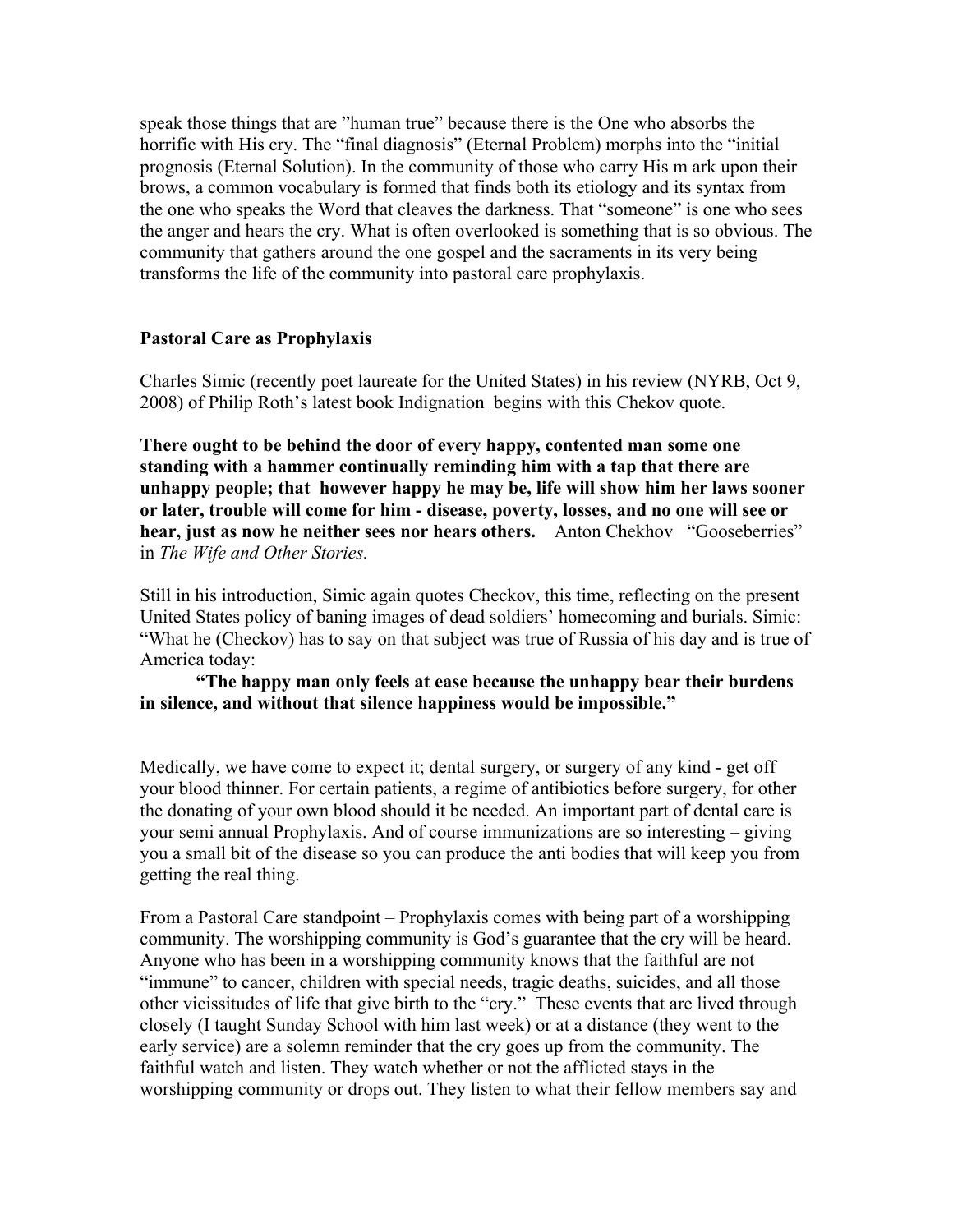they listen to the pastor. The community is the man with the hammer behind the door of every "happy" person reminding them that there are unhappy people – people who have just had their marriage fall apart, or worse, fear that their marriage may be falling apart, people who are in chemotherapy with their hair falling out. The faithful see and hear the cry and know that they are not immune. The faithful witness how a pastor responds when her husband comes out of the closet and declares himself gay. They witness how the couple who led the youth group when their children were teenagers deal with the break up of their marriage. Children hear prayers for those undergoing chemo and ask their parents what "chemo" is. The wise parent will introduce and not only clarify the cry – why we pray for Michael who is getting chemo and whose hair is gone – but also introduce the vocabulary of the response.

The role of the Pastor (lay or ordained) is critical at this point. It is the Pastor in preaching, in casual conversation, or in intense tending to a particular "cry" that must again and again hold up the one gospel and the sacraments as the place resolution/reconciliation/justification is experienced. In this sense, it is hard to imagine Pastoral Care as being only incarnational presence. Pastoral Care is the response in the vocabulary and the rites and rituals of the Christian tradition that of necessity includes proclamation of the one gospel which then also points to the sacraments.

Theologically, the cry in its primordial state arises from Cain! The Theological point of the unfair situation is found in God acting as the therapist/theodicist/Pastoral Care provider to confront Cain with the death that is beginning to brew in his heart. This is the quintessential "Not Fair" situation. This is an interesting passage because there is a widespread theodical effort to get God off the hook. Even Hebrews get in on the act in which Able is commended for offering a better sacrifice than Cain. The test was not for Able, he was the gifted one – the test was for Cain, the slighted one. The argument goes like this: "Don't blame God. Able brought the acceptable offering – the lamb, and Cain an unacceptable offering – produce from his fields." This is blatant reading back into the text in order to get God "I am who I am" off the hook for choosing to accept Able's gift and reject Cain's. Class and race riots erupt when the inequality of the situation reaches a ignition temperature and there is a spark to set it off. The inherent inequity of the race situation in the United States over the past 200+ years gave rise to the riots in Watts and other cities when MLK was assassinated. The inherent inequity in the care of a special needs child as one parent assumes a primary role and the other gropes for a way to deal with the grief, leads to the break up of these extraordinarily stressed marriage. And in the sibling relationship, we have the quintessential rivalry temporary resolved in the murder of Able.

I have used this text more than any other in my ministry as a pastor and as a pastoral counselor. I do so because I am Cain. My brothers are Able. A vivid childhood memory is my taking a broom stick and hitting my older brother Mark on the head while he sat unsuspecting on a Red Ryder wagon. I do not know why I was so angry but I know that there was always a residue of anger boiling beneath the surface, primarily because I was the youngest brother and the two older ones – one 11 years older the other 6  $\frac{1}{2}$  years older – being the youngest was something I never accepted. They were off to St. John's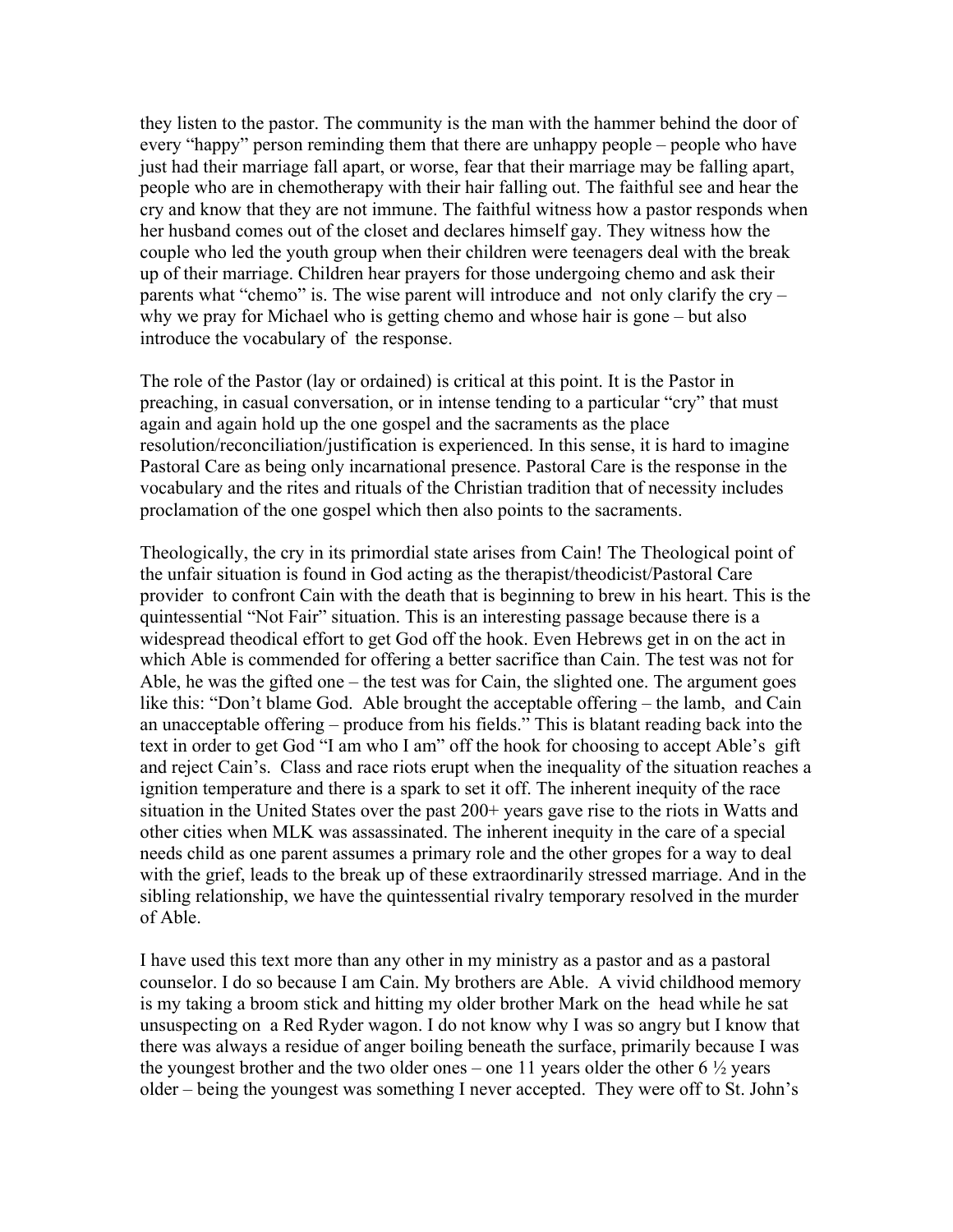in Winfield or off doing exciting things during the summer working the wheat harvest on the great plains. My parents, especially my mother lived for their visits home, hoarding the goodies of all kinds until the older brothers came home. And as I got older, the anger increased. My bother Richard was a gifted organist/musician/mechanic who it seems to me could do anything mechanically or musically. My brother Mark was a gifted athlete and a tow headed all American boy – everybody liked Mark. Then there was me, and oh did I try to compete – musically with Richard, athletically with Mark, and with both of them in importance with my parents. The mantra in the house, because of Dick's blatantly open wild side and Mark's compliant and hidden wild side was "Be like Mark, don't be like Dick."

Did I mention, they both went into the ministry.. and I followed. Not because I wanted to but because I had so little confidence in myself that I took the route of least resistance and went off to Concordia College in Austin, Texas. By that time, my oldest brother Richard was an established church planter in Houma and Morgan City, LA with the most beautiful woman in the world as his wife and mother of three daughters… and Mark was finishing his seminary education in St. Louis and married to the  $2<sup>nd</sup>$  most beautiful woman in the world. Then it started all over again. As I graduated from seminary and a year of graduate school, with older brothers, successful, well liked pastors of growing churches – I was given as my first parish, Trinity Lutheran Church in the lower  $9<sup>th</sup>$  Ward of New Orleans, a struggling black parish still recovering from the disaster of Hurricane Betsy.

So God, the therapist, goes to Cain and says – Why are you angry? And before Cain can protest "I'm not angry" God asks – why is your face down? You can tell when someone is hurting. God extends pastoral care to Cain confronting him with his attitude and not letting him off the hook. The God question is always – "Why are you angry?" It is the caricatured portrait of the counselor, "so how do you feel about that?" Notice that God, the therapist, pushes deeper, asking for the deep inspection of the heart, "why are these feelings so powerful?" Usually in these instances a Genogram is a great help to uncover the generational roots, but in this case the biblical record provides no information for "family of origins" issues, except for this important one. The apple doesn't fall far from the tree. Cain's parents had done the same thing. But God's role in the two stories is different. God learned something, like the therapist in training, God may have realized that he intervened too late with Cain's parents. Not wanting to do the same, when he sees anger in Cain's face, he confronts him. With Cain's parents, God, the Pastor Care provider intervenes only after they disappear. God goes after them and confronts them, asking them to be honest. What God gets is the classic blame game. Without further comment God launches into his judgment.

Back to Cain: "If you had done the right thing, you would be smiling." TEV "If you do what is right, will you not be accepted?" NIV. "If you do well you are accepted" NEB It is interesting to note that the TEV points in a different direction that the NIV and the NEB. The (TEV) looks at the past – "If you had done the right thing..." God asks Cain the incriminating question: Why did you give the offering in the first place? Cain was looking for a response, a return for his offering.  $-$  He saw what he got... but he also saw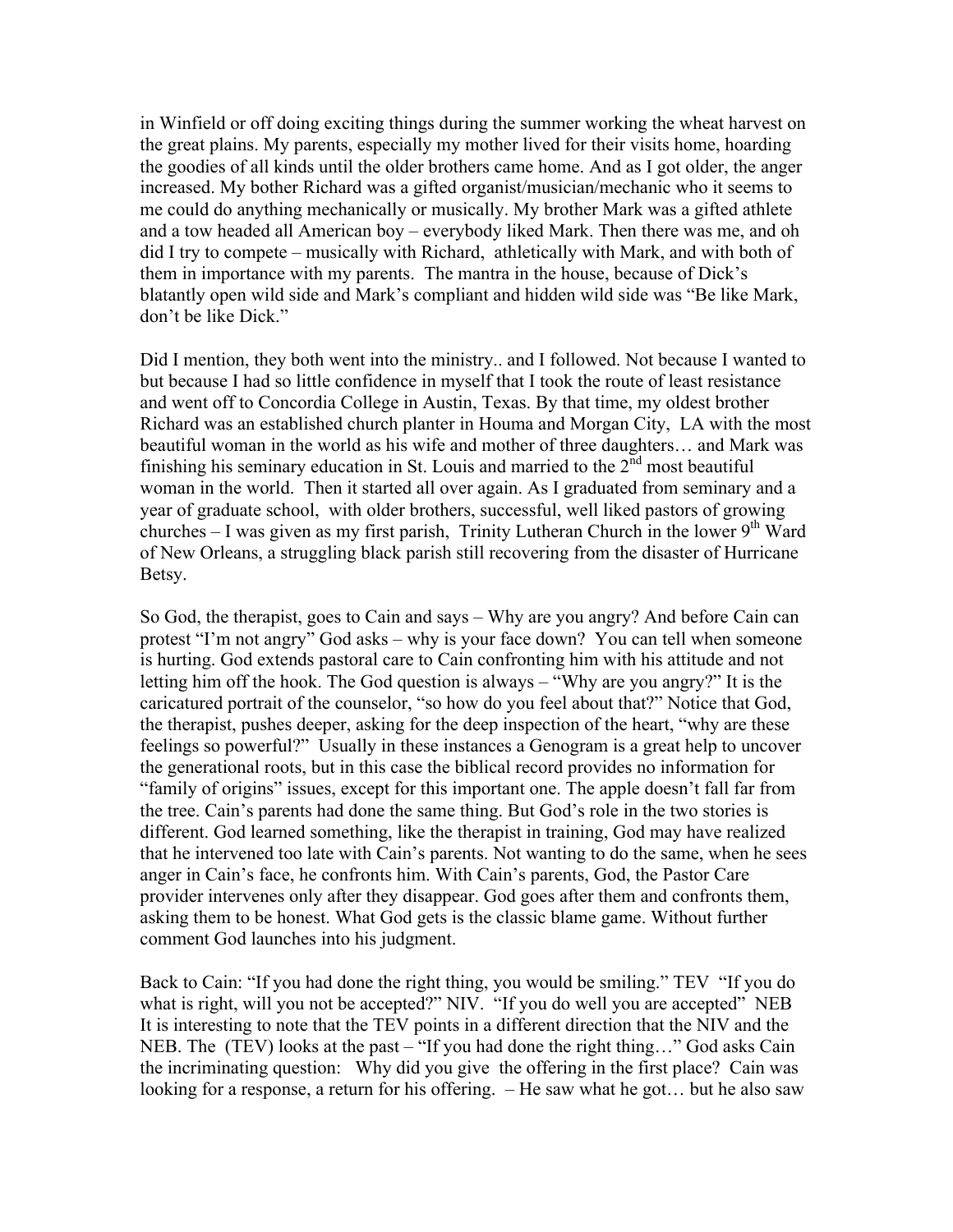what Able got. Able received the blessing – He did not receive the blessing ---- If you are older, you may remember your Sunday School leaflet picture where the smoke does not go up but rather curls down around the altar. "And Cain was very wroth." It wasn't fair. He brought produce – he was a farmer. Able brought fat portions from some of the first born. Technically Cain didn't bring an offering, it was a deal. Here is how it might have gone: "I'll bring what I can so that I can get at least the same response from God that my brother Able did." The NEB and the NIV translations focus on his impending decisions - "If you [in the middle of this crisis and your raging reactivity} do well, you will be/are accepted." If you Cain, handle your reactivity in a positive way, you can avoid disaster. Is the implication that God is testing him, warning him?

What follow supports God as critic. The divine therapist, using reality based therapy, having confronted the affect, confronts the nascent sin. The imagery will relate to anyone who has experienced a spontaneous mood swing. Sin is crouching at your door, its desire is to possess you, but YOU must overcome it. This is the engine that drives all recovery programs. You (!) must over come it. The affect is not the sin, but the affect can lead to sin or right behavior. In Cain's case – there seems to be no stopping him. Behavior modification therapies are based on the premise that there is a decision point, no matter how small, in which a person makes a decision about her/his behavior. The higher the level of reactivity (anger/rage) the shorter that decision making time. Undeniable factors that affect the decision making process is the general level of stress, past history and the basic emotional wiring one inherited from forbears.

The emphasis on personal responsibility, "but you must overcome it" (TEV) is what has made 12 step programs unique and successful. Blaming and scapegoating are brought to an end. There is the rigid repentance track ("work the program") that finds it basis in the biblical process of repentance and forgiveness. The Divine critic, at work through His deputies – Nathan with David, Paul with Peter, Paul with the churches in Corinth, Galatia, Thessalonica, etc. – names the sin. Jesus himself is the quintessential practitioner in case after case, e.g. with the woman at the well, numerous times with the disciples, with Peter and Thomas in separate incidents post resurrection. Not all sin will be dispelled – Cain murdered his brother. There is every indication that the murder of my sister in law was pre meditated – as was Cain's murdering his brother. And to say the words with meaning – "forgive them for they know not what they do" – exhibits a faith that comes only from the far side of the cross.

But the story does not end there, nor dare the Pastoral Care encounter end with judgment. For indeed God's judgment is always "more than I can bear." (Cain's complaint). As Harry Wendt in his Crossways! Materials points out, in the stories of Adam and Eve, Cain and Able, The Flood and the Tower of Babel, the sequence of Sin and Judgment always concludes with Grace. For Cain, it was the "mark." Is this where the baptismal formula comes from? "Child of God you have been sealed by the Holy Spirit and marked with the cross of Christ forever?"

#### **Which brings us finally so some observations about Pastoral Care in practice.**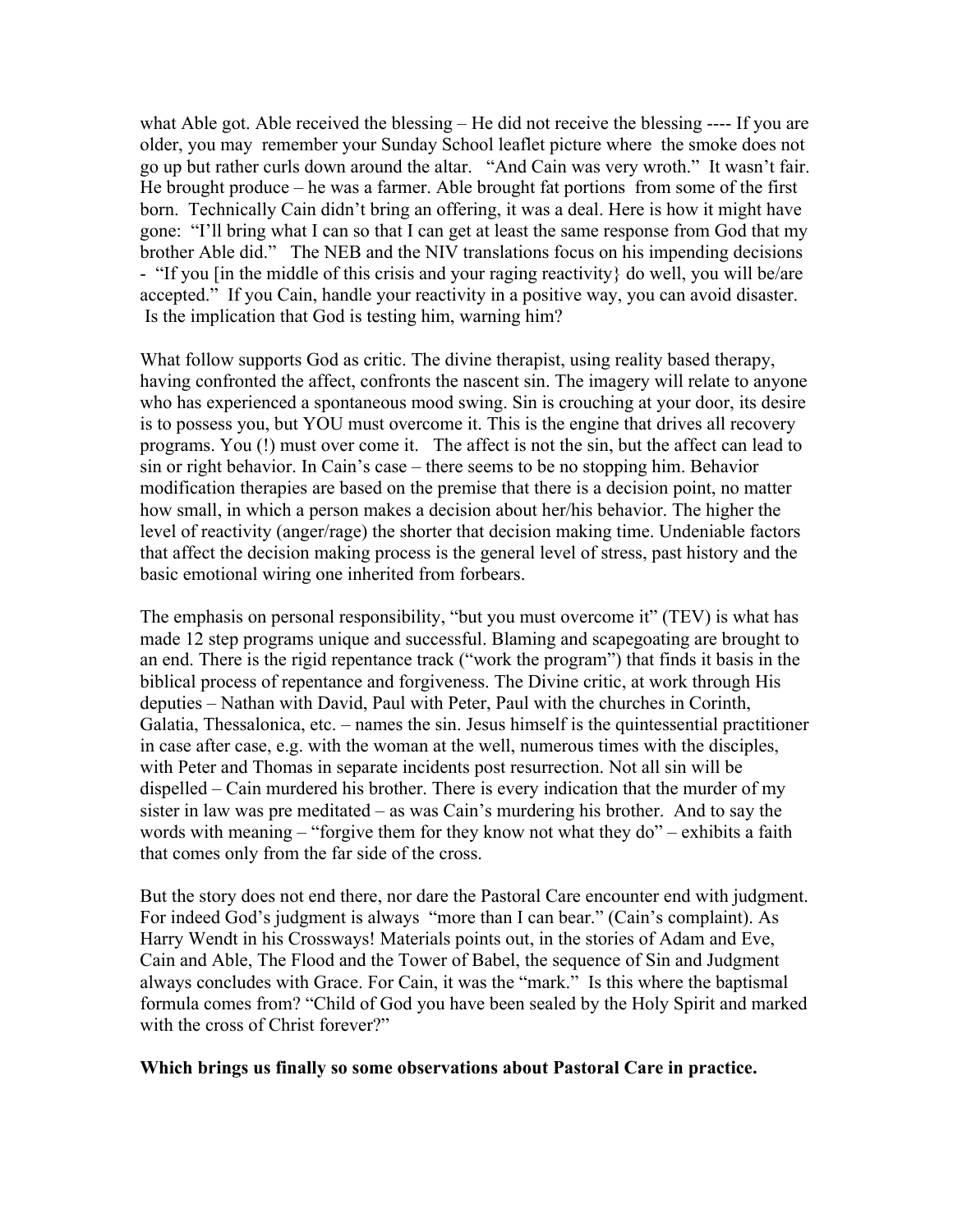Once the prescription is written and the glasses are fitted, we begin to see in scripture Pastoral Care in this "crossed" sense again and again. The pain is seen, the cry is heard and God responds. The temptation is to avoid, as I did for decades, the hard and prophetic work of proclaiming the one Gospel and framing the sacraments in a way that counterfeit gospels and the faux pastoral care, especially the OTC, "self help pastoral care" kind are exposed for what they are. But that needs to be done with care, as my example with one simple word about Bush's comment about fixing the economy illustrates. The simple formula "Sin – Judgment – Grace" hangs together. Not one part of the formula, however, comes with protocol that fits more than one situation. Sure, sin is sin, but…. Right, prescriptive Judgment is written but… Of course amazing Grace is undeserved love, but…

The hard work begins with the Pastoral Care provider addressing her/his own cry and allowing it to be heard in the Community of Christ. This is where the great gifts and contribution of CPE and any sort of clinical training become invaluable to the Pastoral Care practitioner. On a lay level, one is hard pressed to find fault with the Stephen Ministry program, because it has benefited immensely from the wisdom gained by the Kenneth Haugk's unique background as a LCMS pastor and clinical psychologist. For professional church workers, the CPE experience is still invaluable, However, systems theory seminars (Peter Steinke's work) that help care givers work through their own family of origin issues can provide great help in getting the personal and prejudicial to a manageable level.

The balance of Law and Gospel in application is predicated to a great degree on how that has been worked through on a deeply personal level. Henri Nouwen's writings, especially his classic The Wounded Healer provides encouragement for that kind of introspection, as does The Road Less Traveled. Psychotherapy, with a therapist who has boundaries intact and is respectful of the religious experience can be immensely helpful. Personal experiences sensitize the ear to hear the cry and the eye to see the pain. Active participation in a worshipping community where the entire drama of sin judgment grace is lived out and spoken and celebrated on a weekly basis is a non negotiable. While the last thing someone in the midst of the tragedy wants to hear is your tragedy of 30 years ago, as the relationship builds – the question will ultimately come back, "what about you…?" And if it doesn't come, later as the process of Pastoral Care matures, permission may be asked to share your own story.

Walking in someone else's shoes is not a pre requisite to provide Pastoral Care. What is necessary is one's own crossing narrative, where the diagnoses and the prognoses have been lived out in the daily putting death the old man with all its sins and evil lusts and day after day putting on the new man to live before God (honestly) in righteousness and purity forever.

Pastoral Care is relational. The relational is diagnostic first. Sensitivity to the history of the cry becomes so important, for often the cry is generational. Wisdom to interpret the true cry is necessary for often the cry is disguised. Relations take time. They take time to build the trust that removes the veneers of denial. Pastoral Care takes its time to build a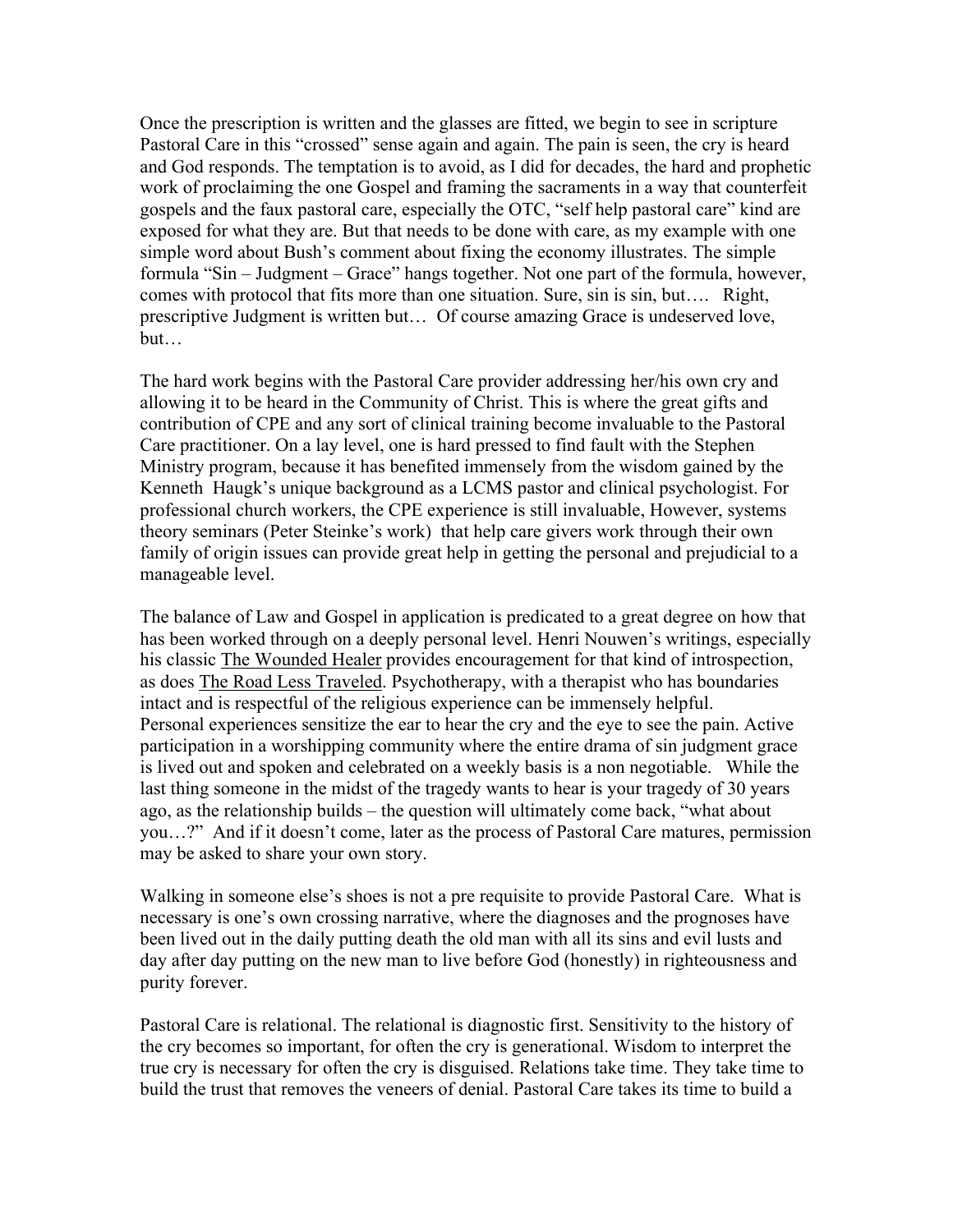shared vocabulary, a vocabulary that will echo the one gospel and the sacrament of the receiving community of faith. The community of faith provides the context.

Pastoral Care is contextual. The cry that comes from a LCMS middle aged man who was raised in a Lutheran home and went to a Lutheran elementary school who has lost his wife in an auto accident will be different from the cry that comes from a 20 something single woman who has just had her third child by a third father. The ability to hear a response will be different for a veteran of Iraq suffering from PTSD than for a professional church work. Within the church/worshipping community, we never know what we are dealing with until the cry comes forth, is heard and placed in its originating context.

Pastoral Care for the faithful within the community is the tears and joys of harvest time. Hungry for the word, appreciative of God criminate activity in their lives and bodies, they celebrate the feast that is to come. The liturgy with its rites and language is there to be unleashed with the power of centuries old and breath taking new expressions of Sin, Judgment and Grace. All Saints' days, Lent – especially Good Friday, the Easter Vigil and Easter are opportunities to celebrate the joy of victory of God acting in our midst – as the antiphon for Easter proclaimed 'On this day the Lord has acted!" And weekly "This is the feast of victory…" or any of the great variations of the Gloria.

Pastoral Care for the tangentially connected – and this is not a small group - presents the greatest challenge. These are the people, now more than ever, who were at one point connected to the worshipping community in some active way, but now are the "dechurched." They are brought back crying. The megaphone of pain has awakened them. They are now the unhappy. Some want to wrestle with God. Others want the release of the cry. They remember, usually faintly and with not a little distortion, that there are promises for the broken. Psalm 23 may linger in their memory, or the Lord's Prayer. The connection is so fragile. They come to see if "they are still in business." They come often not knowing why, except that there is a place and a person for them. With these, the development of the Pastoral Care relationship can be powerful and almost immediate. But for others, the brief promising encounter ends with the frustrating realization that a lasting connection was not made with the One who offers so much.

Finally, Pastor Care for those who know not the One but know a lot of other ones, those who know and have tried many gospels but have never heard the One Gospel – Oh dear Lord, for this equip us and make us bold and courageous. For what ties us to them is the "cry."

Several suggestions:

For reading and referral A Grief Observed C. S. Lewis Disppointment with God, Three Questions No One Asks Aloud Philip Yancey Mourning into Dancing Walter Wangerin, Jr.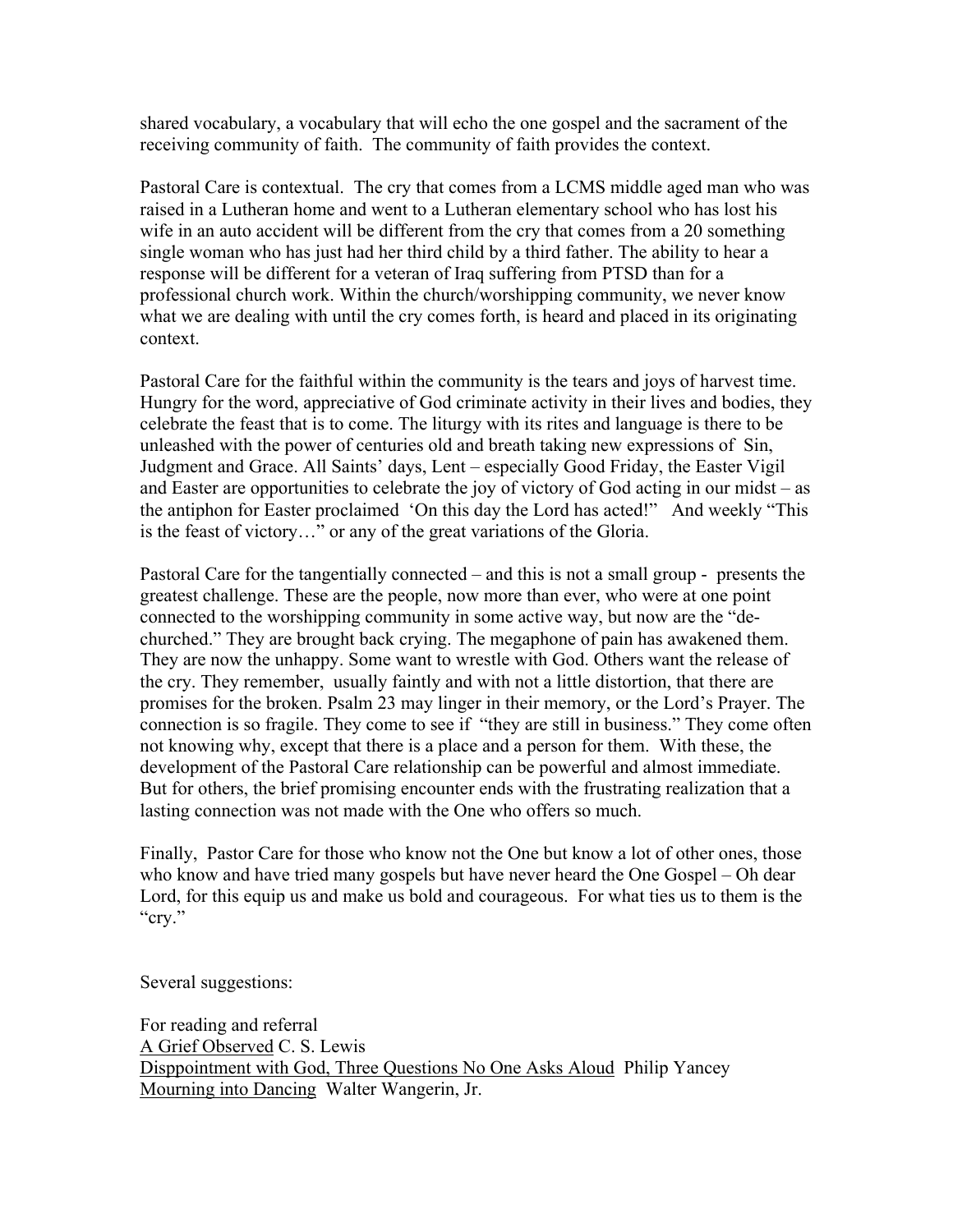The Shack William P Young The Road Less Traveled M. Scott Peck

For those who have experience the loss of a loved one and have made the worshipping community their home, I have found nothing better than this:

Berthold Von Schenk (1895 – 1974) For all the Saints A prayer book for and by the Church IV

When we are bereft of dear ones, it is tremendous shock. For a time we are stunned. Not everyone can feel at once their continuing companionship. We should not for that reason despair. An adjustment must take place in our lives, reaching deep into our habits, emotions and thoughts. Some souls may make this adjustment quickly. For most of us it comes slowly and hard; many an hour is filled with loneliness and agonizing doubt.

By ourselves we can never make this adjustment. We must come to a sense of the continuing presence of our loved ones, and we can do this if we realize the presence of our Living Lord. As we seek and find our Risen Lord we shall find our dear departed. They are with Him, and we find the reality of their continued life through Him. They worship the Risen Christ face to face, while we worship the same Risen Christ under the veil of bread and wine at the Altar. At the Communion we are linked with Heaven, with the Communion of Saints, with our loved ones. Here at the Altar, focused to a point, we find our communion with the dead; for the Altar is the closest meeting place between us and our Lord. That place must be the place of closest meeting with our dead who are in His keepings. The Altar is the trysting place where we meet our beloved Lord. It must, therefore, also be the trysting place where we meet our loved ones, for they are with the Lord.

How pathetic it is to see men and women going out to the cemetery, kneeling at the mound, placing little sprays of flowers and wiping their tears from their eyes, and knowing nothing else. How hopeless they look. Oh, that we could take them by the hand, away from the grave, out through the cemetery gate, in through the door of the church, and up the nave to the very Altar itself, and there put them in touch, not with the dead body of their loved one, but with the living soul who is with Christ at the Altar. Our human nature needs more than the assurance that some day and in some way we shall again meet our loved ones "in heaven." That is all gloriously true. But how does that held us now?

When we, then, view death in the light of the Communion of Saints and Holy Communion, there is no helpless bereavement. My loved one has just left me and has gone on a long journey. But I am in touch with her. I know that there is a place where we can meet. It is at the Altar. How it thrills me when I hear the words of the Liturgy, "Therefore with angles and archangels and all the company of Heaven," for I know that she is there with that company of Heaven, the Communion of Saints, with the lord. The nearer I come to my lord in Holy Communion , the nearer I come to the saints, to my own loved ones. I am a member of the Body of Christ, I am the living cell in that spiritual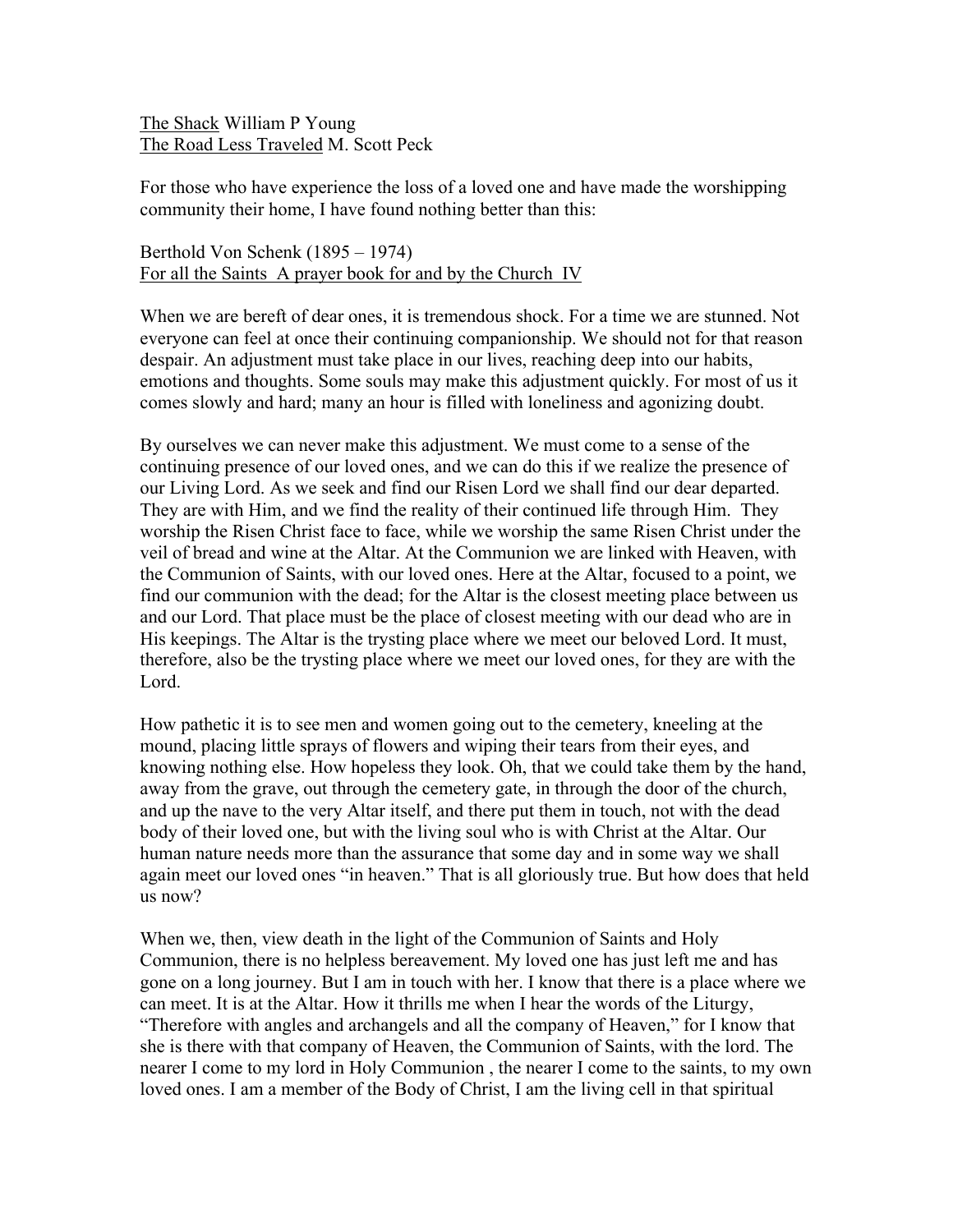organisms, partaking of the life of the other cells, and sharing in the Body of Christ Himself.

There is nothing fanciful or unreal about this. Indeed, it is the most real thing in my life. Of course, I miss my loved one. I should miss her if she took a long holiday trip. But now, since she is what some people call dead, she is closer to me that ever. Of course, I miss her physical presence bitterly. I miss her voice and the sound of approaching footsteps. But I have not lost her. And when my sense of loss becomes too great, I can always go to my meeting place at the Altar where I receive the Body and Blood of my Lord that preserves my body and soul just as it ahs preserved her unto everlasting life. Do learn to love th Altar as the meeting place with your beloved who have passed within the veil. Here again the sacraments the heart of our religion. The Blessed Sacrament links us not merely to Bethlehem and Calvary, but to the whole world beyond the grace as well, for at the Altar, the infinite is shrined in the finite; Heaven stoops down toe earth; and the seen and the unseen meet.

"Oh, God the King of Saints, we praise and magnify Thy Holy Name for all Thy servants, who have finished their course in Thy faith and fear, for the Blessed Virgin Mary, for the Holy Patriarchs, Prophets, Apostles, and Martyrs, for all Thy other righteous servants; and we beseech Thee that, encouraged by their example, Strengthened by their fellowship, we may attain unto everlasting life, through the merits of Thy Son Jesus Christ our Lord. Amen."

And for the place of the Sacrament in the ongoing life stream of Pastoral Care, this by Dom Gregory Dix Dom Gregory Dix (1901 – 1951) For All The Saints A prayer book for and by the Church IV

 [Jesus instituting the Lord's Supper] told his friends to do this henceforward with the new meaning "for the *anamnesis"* [recalling or re-presenting] of Him, and they have done it always since.

Was ever another command so obeyed? For century after century, spreading slowly to every continent and country and among every race on earth, this action has been done, in every conceivable human circumstance, for every conceivable human need from infancy and before it to extreme old age and after it, from the pinnacles of earthly greatness to the refuge of fugitives in the caves and dungeons of the earth. Men have found no better thing than this to do for kings at their crowning and for criminals going to the scaffold; for armies in triumph or for a bride and bridegroom in a little country church; for the proclamation of a dogma or for a good crop of wheat; for the wisdom of the Parliament of a good crop of wheat; for the wisdom of the Parliament of a mighty nation or for a sick old woman afraid to die; for a schoolboy sitting an examination; for Columbus setting out to discover America; for the famine of whole provinces or for the dead soul of a lover; in thankfulness because my father did not die of pneumonia; for a village headman much tempted to return to fetish because the yams had failed; because the Turk was at the gates of Vienna; for the repentance of Margaret; for the settlement of a strike; for a son for a